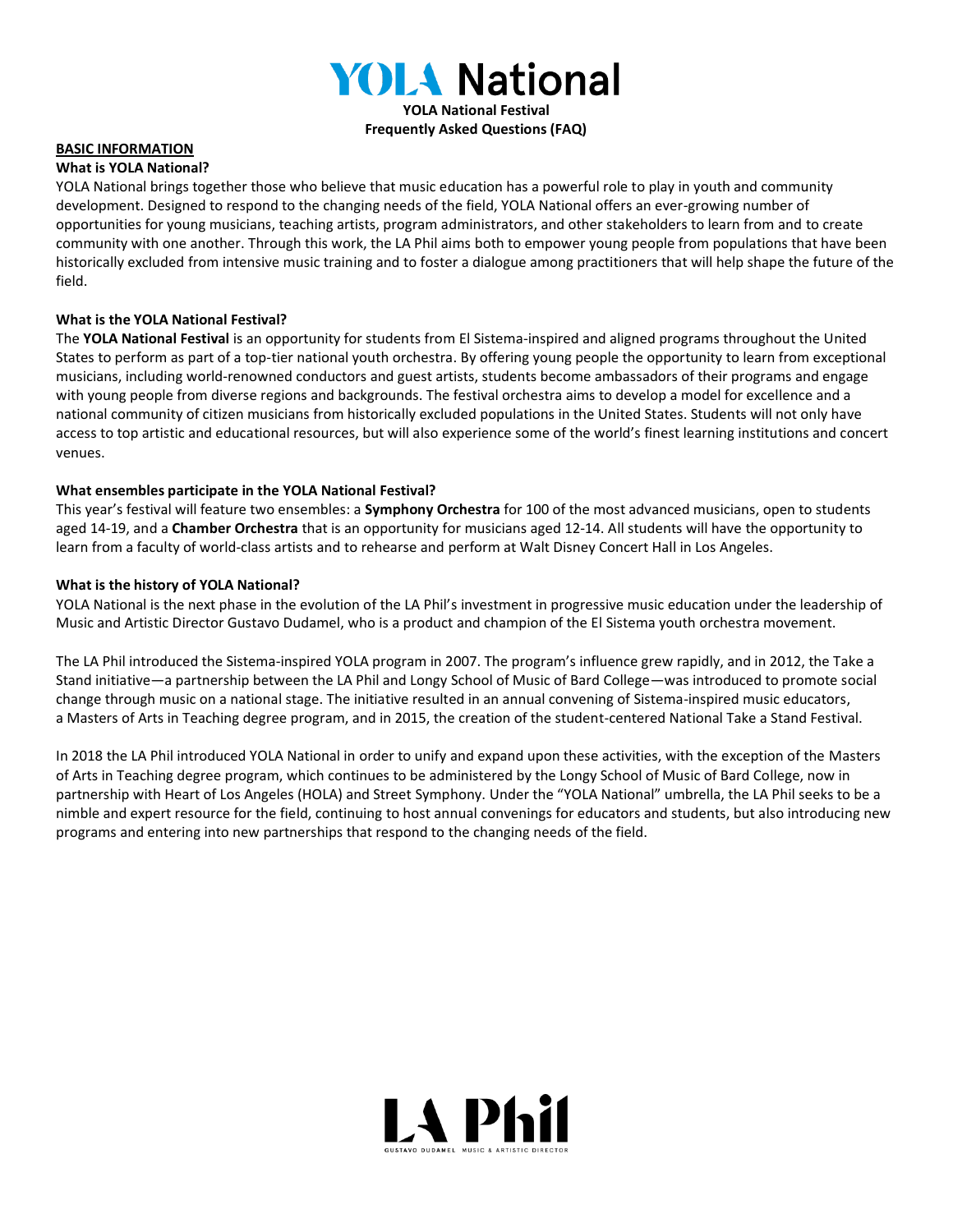# **YOLA National**

#### **DATES & LOGISTICS**

#### **What are the important dates?**

| January 9, 2022          | <b>YNF Virtual Seminario</b>                                                                                    |
|--------------------------|-----------------------------------------------------------------------------------------------------------------|
| January 23, 2022         | <b>YNF Virtual Seminario</b>                                                                                    |
| February 15, 2022        | Application close                                                                                               |
| February 21, 2022        | <b>Recommendation Due</b>                                                                                       |
| April 1, 2022            | Notification distributed to applicants                                                                          |
|                          | YOLA National Insititute (YNI) applications open to select musicians of<br>the YOLA National Symphony Orchestra |
| April 15, 2022           | <b>YNI Applications close</b>                                                                                   |
| May 11, 2022             | <b>YNI Student Notification</b>                                                                                 |
| July 25 - August 3, 2022 | <b>YOLA National Festival</b>                                                                                   |

#### **How will travel be arranged?**

Travel, lodging, and meals will be provided for all students, at no cost. A representative of the LA Phil will work with a travel agent to book all travel for students. In doing so, they will ensure that students are appropriately chaperoned during travel transitions.

#### **Where will students be staying?**

Students will stay in dorms. Great care will be taken to ensure safety and accountability in these locations.

#### **What if my child has special dietary restrictions or needs special accommodations?**

We will do our best to accommodate all students to ensure that they have as healthy and positive an experience as possible.

#### **STAFFING**

#### **Who will the teaching artists be?**

A specially selected group of artists involved with El Sistema-inspired and aligned programs will serve as the teaching faculty and will share their talents as artists and mentors throughout the festival.

#### **What steps will be taken to keep students safe?**

Students will be carefully attended to throughout their time at the Festival. An experienced residential life staff will ensure that students have the supervision and support they need.

#### **Can a parent, teaching artist, or program director chaperone a student during the festival?**

No. The festival will be fully staffed (24 hours) with adults responsible for students' musical growth, social well-being, and safety. While parents and adults are welcome to travel with students and attend the final concert, only those staff hired as music faculty and residential life staff are permitted to be present during the days of the festival to ensure the safety of all students.